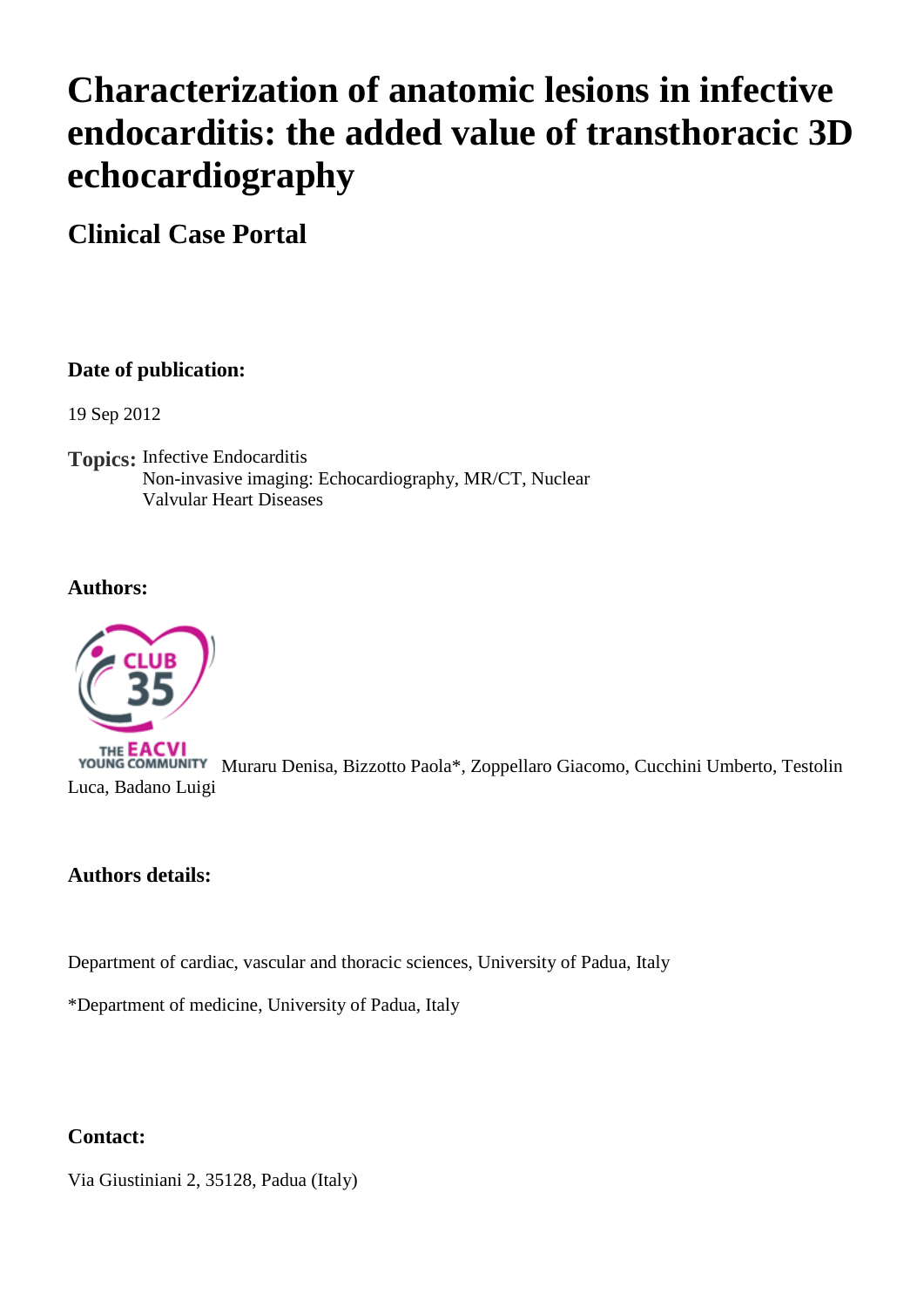## **Abstract**

This case report illustrates the diagnostic value of three-dimensional transthoracic echocardiography (3D TTE), as a supplement to standard two-dimensional (2D) and Doppler examination, for a more accurate and detailed characterization of various anatomic lesions in valvular endocarditis.

# **Introduction**

A 71-year-old man was admitted for fatigue and shortness of breath of recent onset. Medical history revealed low-grade fever in the past two weeks, and blood tests showed normocytic normochromic anemia, elevated ESR and NT-proBNP. Since cardiac murmurs were detected by physical examination, an urgent transthoracic echocardiography (TTE) was indicated for suspected endocarditis.

# **Case Report**

Two-dimensional TTE showed an aortic valve prolapse causing a severe acute regurgitation (Figure 1), with a large mobile mass (1.5 cm) attached on the ventricular side of the aortic valve, suggestive for a vegetation (asterisk, Figure 2A, Video 1). At 3D TTE from apical approach (Figure 2B, Video 2), the mass was seen attached at the level of the left coronary cusp, which was lacerated and flail; the right coronary cusp was also thickened and severely prolapsing in the left ventricular outflow tract.

The examination of the mitral valve revealed leaflet thickening with no clear evidence of pathological masses, and a severe regurgitation with a double jet, highly suggestive for a perforation of the anterior mitral leaflet (Video 3). Dynamic 3D reconstruction of the mitral valve by 3D TTE confirmed the presence of a sizeable perforation of the anterior mitral leaflet at the level of  $A_2$  scallop (Figure 3A, Videos 4-5), adjoining a small bulging seen from the "surgical view". The left ventricle was mildly dilated and hyperdynamic (ejection fraction 70 % by 3D TTE), and there was a severe elevation of pulmonary systolic pressure (estimated pulmonary systolic pressure=69 mmHg).

A transoesophageal study was performed, which confirmed the anatomic lesions described and, in addition, identified an aneurysm of the anterior mitral valve as the nature of the small bulging seen by 3D TTE, with coexisting perforation (Figure 4).

Blood cultures were positive for Streptococcus bovis. The patient was referred for surgical treatment and underwent aortic valve replacement with a 23-mm Carpentier-Edwards Magna Ease bioprosthesis, mitral annuloplasty (30-mm St Jude saddle ring) and closure of mitral leaflet perforation with a pericardial patch. Intraoperative findings were similar to the 3D TTE aspects (Figure 3). Surgical intervention was successful (Video 6) and recovery was uneventful.

#### **Discussion**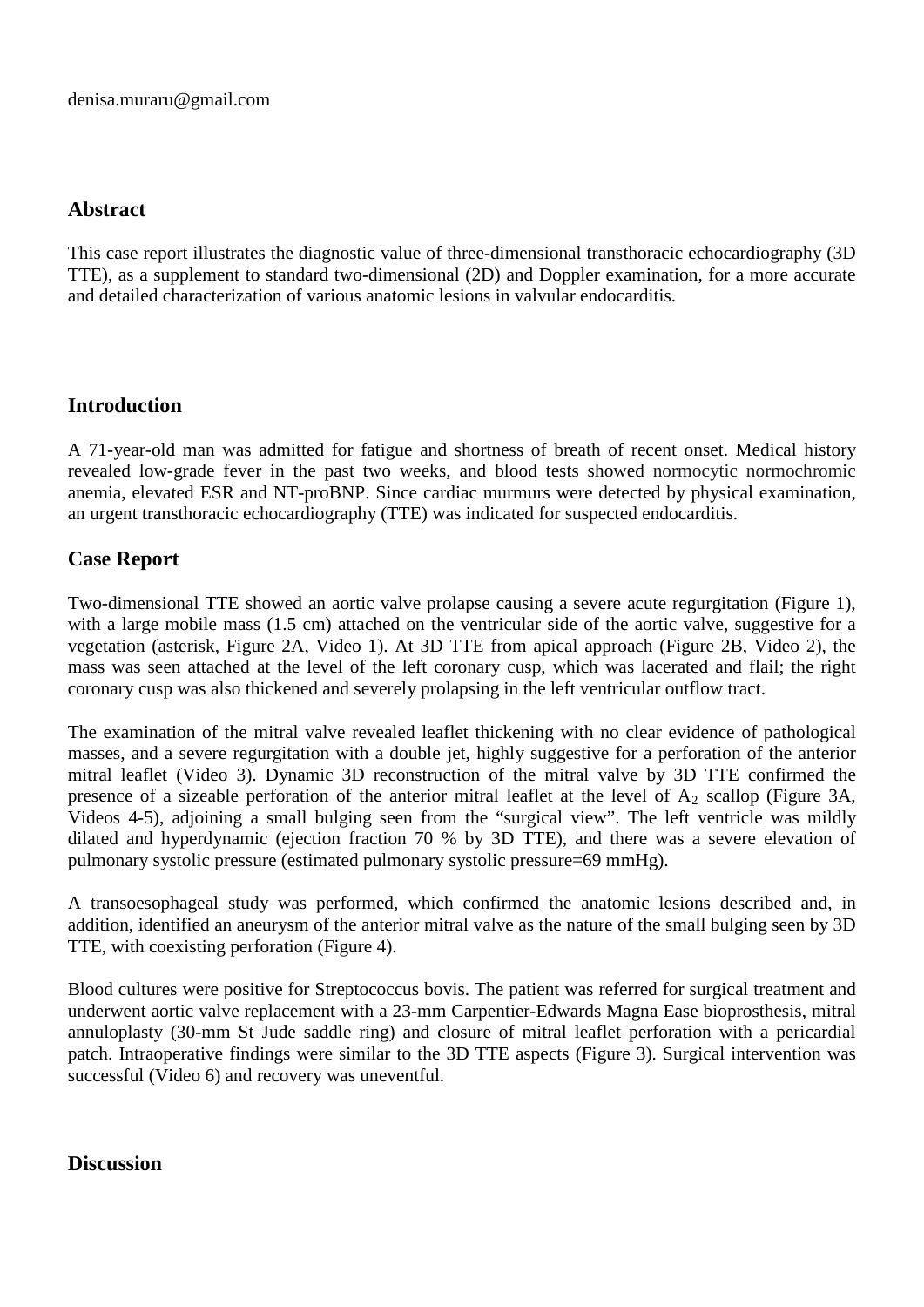Transthoracic echocardiography (TTE) is the first-line imaging modality whenever infective endocarditis is suspected<sup>1</sup>. Careful echocardiographic examination of the mitral leaflets is required in all patients with aortic infective endocarditis, and the integration of functional information from Doppler with detailed morphology (2D and 3D)<sup>2</sup> is crucial, in order to provide surgeons with the full picture of the type and extent of leaflet damage. In our case, echocardiography and in particular the 3D modality were extremely helpful to decide for the type of surgical correction: mitral valve repair and aortic valve replacement (due to the large extent of aortic valve damage). Transoesophageal echocardiography may add new anatomic details or rule out a perivalvular abscess and is mandatory when TTE has suboptimal quality.

# **Conclusion**

In patients with infective endocarditis and good acoustic window (even from a single approach), 3D TTE should complement standard echocardiography for a more accurate characterization of anatomical lesions.

## **References**

References

- 1. Habib G, Badano LP, Tribouilloy C, Vilacosta I, Zamorano JL. Eur J Echocardiogr 2010;11:202- 219
- 2. Lang RM, Badano LP, Tsang W, Adams DH, Agricola E, Buck T et al. Eur Heart J Cardiovasc Imaging 2012;13(1):1-46

Video 1 : [Aortic valve endocarditis \(2D\)](http://www.youtube.com/watch?v=pj_aXTbGnPE)



Video 2 : [Aortic valve endocarditis \(3D\)](http://www.youtube.com/watch?v=p5vXxnyTjx8)



Video 3 : [Mitral valve perforation \(2D\)](http://www.youtube.com/watch?v=229RHd7VdSU)

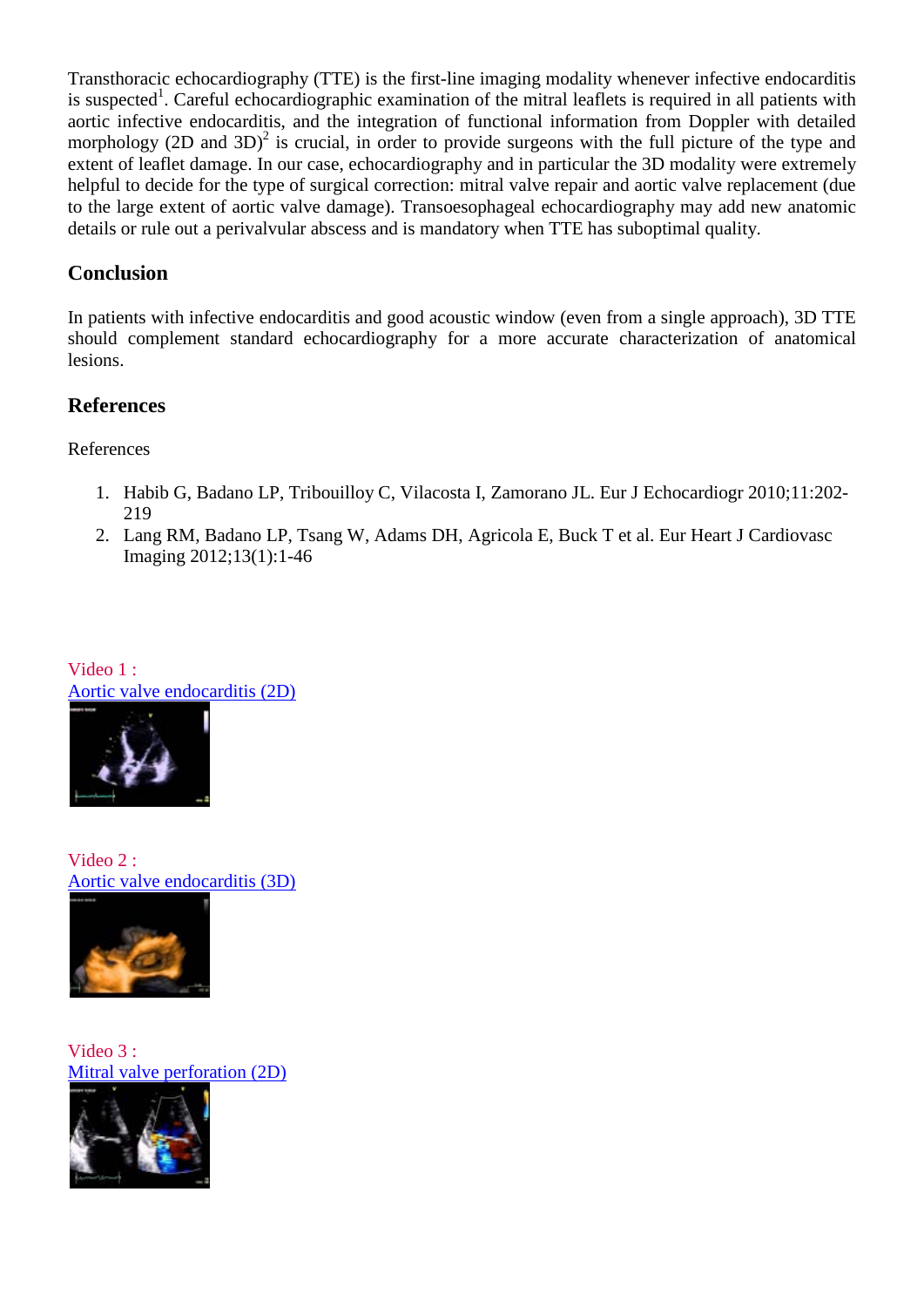#### Video 4 : [Mitral valve perforation \(3D - ventricular view\)](http://www.youtube.com/watch?v=0ROA4Fwg0M0)



Video 5 : [Mitral valve perforation \(3D - atrial view\)](http://www.youtube.com/watch?v=6dCxZumbCYY)



Video 6 : [Echocardiographic control after surgical intervention](http://www.youtube.com/watch?v=5Rv8foZs0fw)



Fig. 1 : [Severe aortic regurgitation](http://www.escardio.org/communities/EACVI/CasePortal/EAECasePictures/8963d309-caf9-4cbe-b699-b2a0dfcccc73/Figure%201.JPG)



Fig. 2 : [Aortic valve endocarditis](http://www.escardio.org/communities/EACVI/CasePortal/EAECasePictures/8963d309-caf9-4cbe-b699-b2a0dfcccc73/Figure%202.JPG)



Fig. 3 : [Mitral valve perforation \(3D rendering in comparison with intraoperative finding\)](http://www.escardio.org/communities/EACVI/CasePortal/EAECasePictures/8963d309-caf9-4cbe-b699-b2a0dfcccc73/Figure%203.JPG)

Fig. 4 :